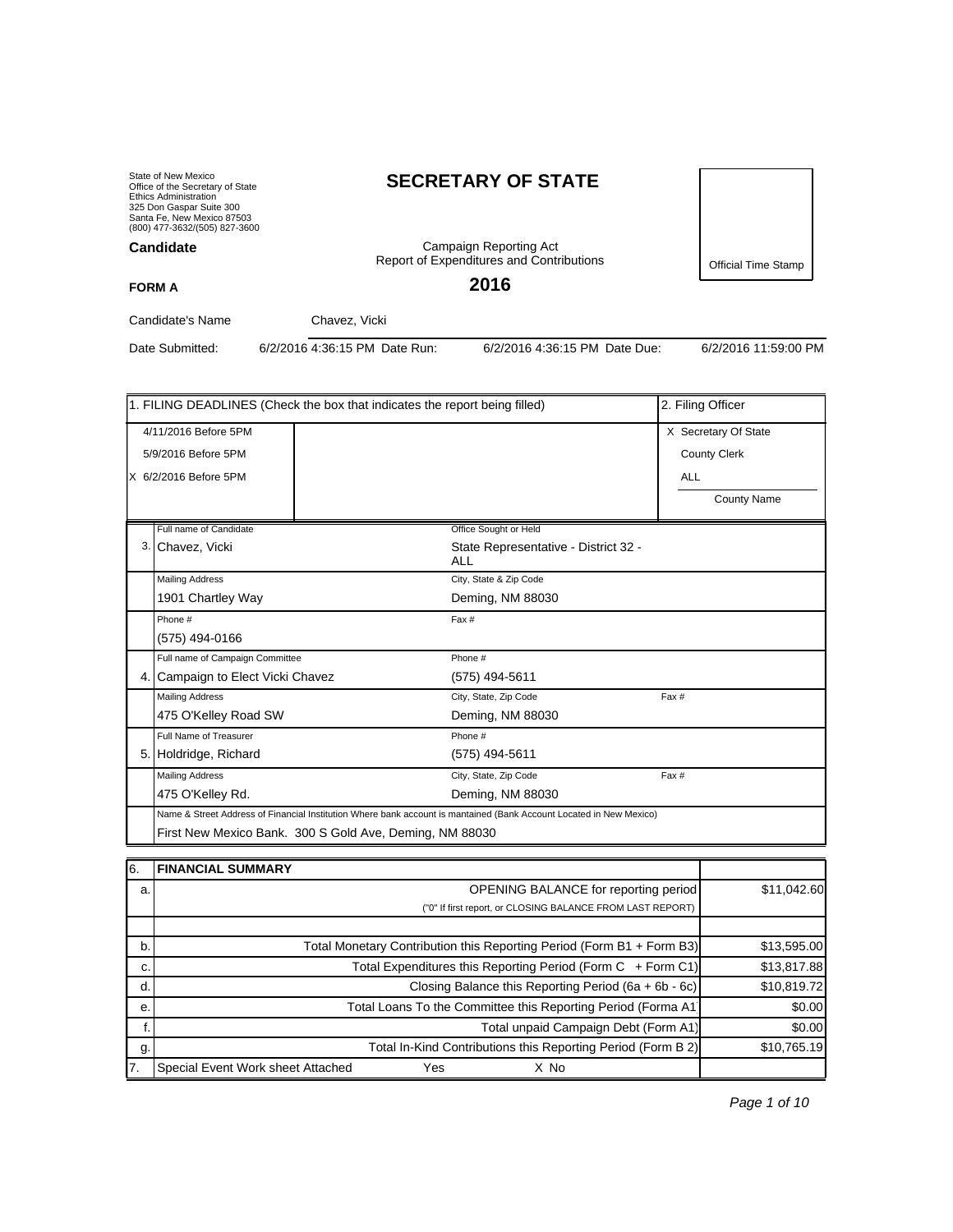**Campaign Reporting Act**

**Ethics Administration**

**Report of Expenditures and Contributions 2016**

Candidate's Name Chavez, Vicki

| Date Submitted:       | 6/2/2016 4:36:15 PM Date Run: | 6/2/2016 4:36:15 PM Date Due: | 6/2/2016 11:59:00 PM |
|-----------------------|-------------------------------|-------------------------------|----------------------|
|                       | 1. TOTAL DEBT CARRIED FORWARD |                               | \$0.00               |
|                       | 2. TOTAL LOAN CONTRIBUTIONS   |                               | \$0.00               |
| 3. TOTAL DEBT PAID    |                               |                               | \$0.00               |
|                       | 4. TOTAL LOANS FORGIVEN       |                               | \$0.00               |
| 5. ITOTAL UNPAID DEBT |                               |                               | \$0.00               |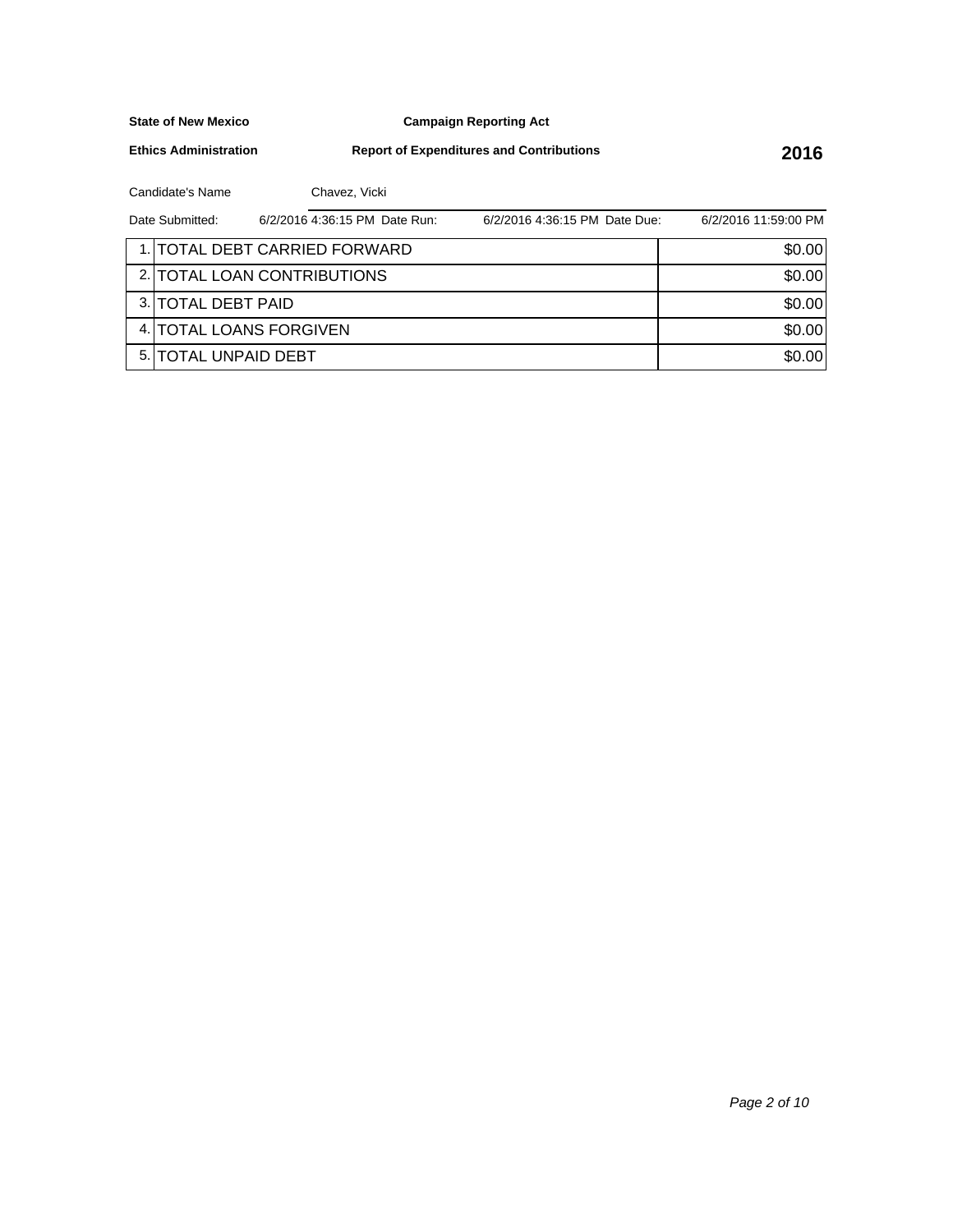**Campaign Reporting Act**

**Ethics Administration**

**Report of Expenditures and Contributions 2016**

## **FORM B 1**

## **MONETARY CONTRIBUTIONS**

Candidate's Name

Chavez, Vicki

Date Submitted: 6/2/2016 4:36:15 PM Date Run: 6/2/2016 4:36:15 PM Date Due: 6/2/2016 11:59:00 PM

| <b>DATE</b> | <b>NAME and ADDRESS of CONTRIBUTOR</b>                                                                            | <b>OCCUPATION</b><br>(of any contributor who makes a<br>contribution of \$250 or more in an<br>election) | <b>AMOUNT</b> |
|-------------|-------------------------------------------------------------------------------------------------------------------|----------------------------------------------------------------------------------------------------------|---------------|
|             | 5/31/2016 James Strickler - 2204 N Santiago Ave, Farmington<br>NM 87401<br><b>MEMO: Donation</b>                  | Oil & Gas Production                                                                                     | \$500.00      |
|             | 5/31/2016 Committee to Elect Nate Gentry - 3716 Andrew NE,<br>Albuquerque NM 87110<br>MEMO: Donation              | Campaign Committee                                                                                       | \$1,000.00    |
|             | 5/31/2016 Friends of Yvette Herrell - PO Box 4338,<br>Alamogordo NM 88311<br><b>MEMO: Donation</b>                | Campaign Committee                                                                                       | \$1,300.00    |
|             | 5/31/2016 Jane Powdrell Culbert, Campaign Account - 114<br>Richard Rd, Corrales NM 87048<br><b>MEMO: Donation</b> | Campaign Committe                                                                                        | \$500.00      |
|             | 5/27/2016 Bowlin Travel Centers Incorporated - 150 Louisiana<br>N.E., Albuquerque NM 87108<br>MEMO: Donation      | Retail Sales                                                                                             | \$250.00      |
|             | 5/26/2016 Larranaga for State Representative - 7716<br>Lamplighter NE, Albuquerque NM 87109<br>MEMO: Donation     | Campaign Committee                                                                                       | \$1,000.00    |
|             | 5/26/2016 Sunland Park Racetrack & Casino - 1200 Futurity<br>Drive, Sunland Park, NM 88063 NM 88063               | <b>Business</b>                                                                                          | \$250.00      |
|             | 5/26/2016 Lauren Nunley - PO Box 2386, Deming NM 88031-<br>1386                                                   | Victim Advocate                                                                                          | \$100.00      |
|             | 5/24/2016 Devon Energy Production Company, LP - 333 West<br>Sheridan Avenue, Oklahom City OK 73102-5010           | <b>Energy Production</b>                                                                                 | \$5,000.00    |
|             | 5/24/2016 Premier Distributing - P.O. Box 25806, Albuquerque<br>NM 87125<br><b>MEMO: Donation</b>                 | Distributing                                                                                             | \$300.00      |
|             | 5/13/2016 Lauren Nunley - PO Box 2386, Deming NM 88031-<br>1386<br><b>MEMO: Donation</b>                          | Victim Advocate                                                                                          | \$100.00      |
|             | 5/12/2016 Ted Newman - 273 E Laredo, Gilbert AZ 85296<br><b>MEMO: Donation</b>                                    | <b>Entertainer - Retired Teacher</b>                                                                     | \$20.00       |
|             | 5/12/2016 Lauren Nunley - PO Box 2386, Deming NM 88031-<br>1386<br><b>MEMO: Donation</b>                          | Victim Advocate                                                                                          | \$100.00      |
|             | 5/12/2016 Coalition to Elect Alonzo Baldonado - P.O. Box 370,<br>Las Lunas NM 88030<br>MEMO: Donation             | <b>Campaign Committee</b>                                                                                | \$500.00      |
|             | 5/8/2016 Adrian Garcia - 850 Brook Cir, Las Cruces NM<br>88001-3916<br><b>MEMO: Donation</b>                      | Cable Installer                                                                                          | \$25.00       |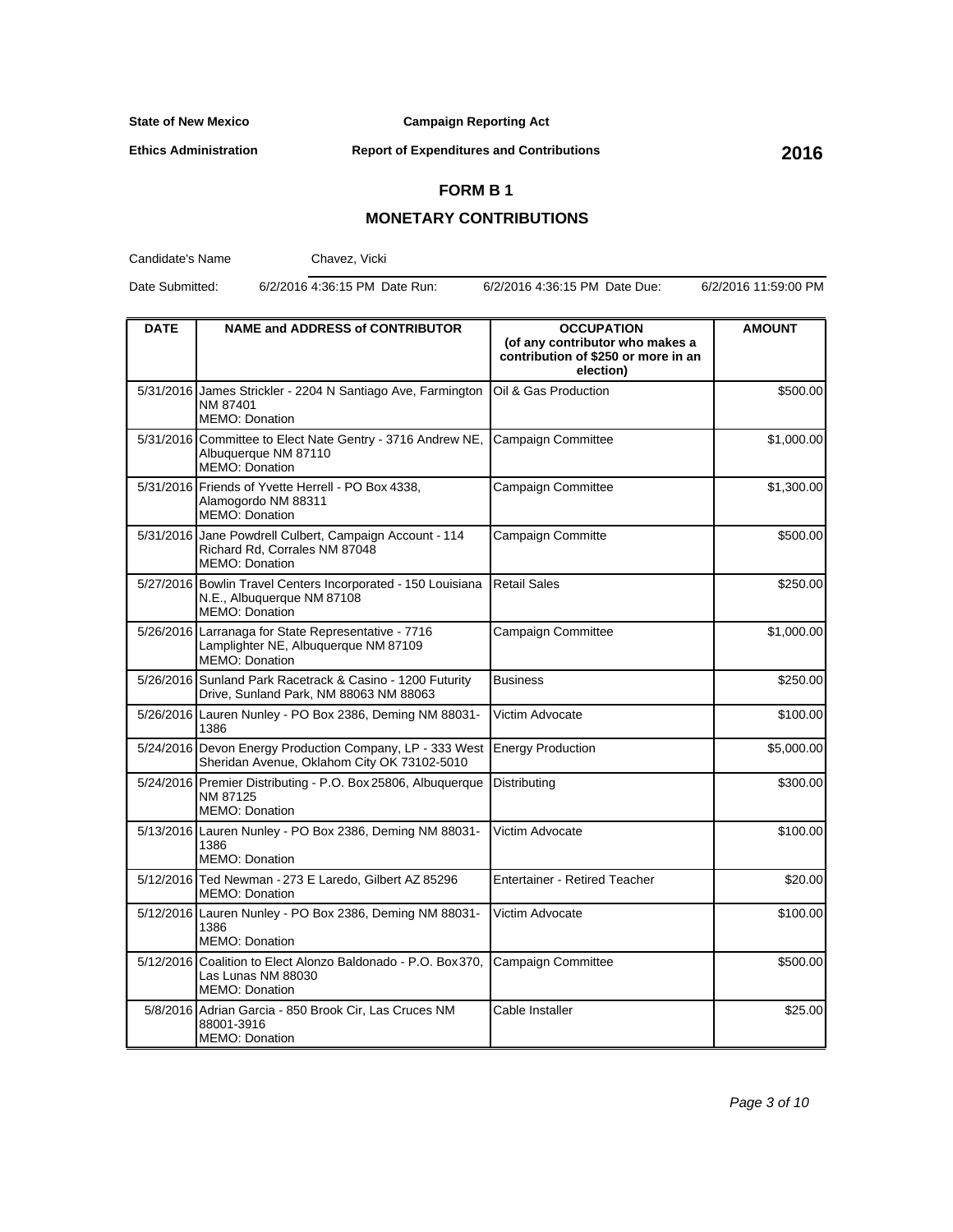#### **Campaign Reporting Act**

#### **Ethics Administration**

88030

MEMO: Donation

#### 5/5/2016 Rochelle Cherrin - 7401 Boxwood Ave NE, Albuquerque NM 87113-2049 MEMO: Donation \$50.00 5/5/2016 Sandy Hyatt - 8410 Flying U Rd, NE, Deming NM MEMO: Donation \$100.00 5/3/2016 Builders Trust of New Mexico - P.O. Box 1081, Albuquerque NM 87199-1330 Construction Industry **\$2,500.00 Report of Expenditures and Contributions 2016**

**TOTAL** \$13,595.00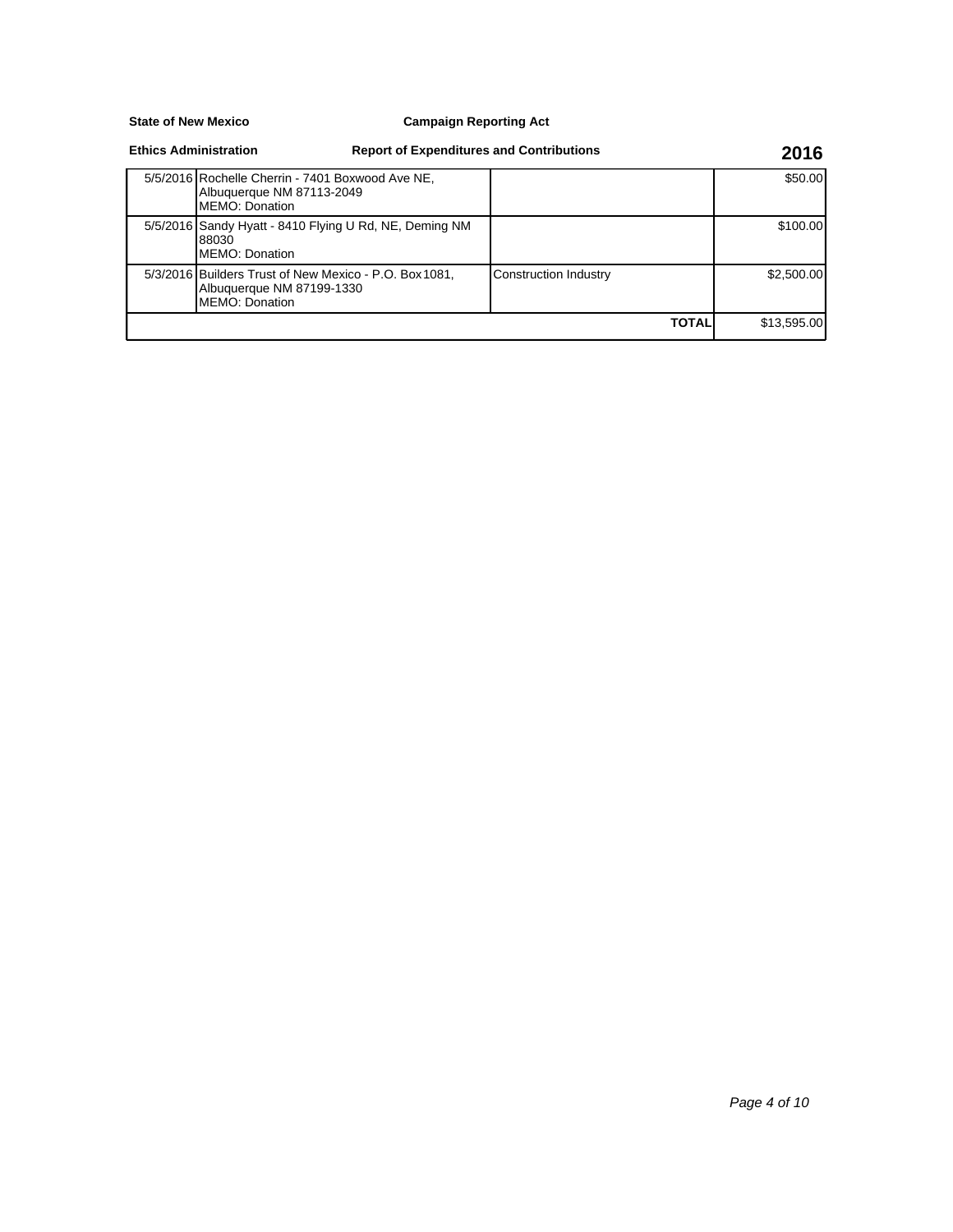**Campaign Reporting Act**

**Ethics Administration**

**Report of Expenditures and Contributions 2016**

## **FORM B 2**

## **IN-KIND CONTRIBUTIONS**

Candidate's Name Chavez, Vicki

Date Submitted: 6/2/2016 4:36:15 PM Date Run: 6/2/2016 4:36:15 PM Date Due: 6/2/2016 11:59:00 PM

| <b>DATE</b> | <b>NAME and ADDRESS of CONTRIBUTOR</b>                                                                                                                       | <b>OCCUPATION</b><br>(of any contributor who makes a<br>contribution of \$250 or more in an<br>election) | <b>VALUE</b> |
|-------------|--------------------------------------------------------------------------------------------------------------------------------------------------------------|----------------------------------------------------------------------------------------------------------|--------------|
|             | 5/31/2016 Vicki Chavez - 1901 Chartley, Deming NM 88030                                                                                                      | Educator                                                                                                 | \$40.50      |
|             | 5/27/2016 Vicki Chavez - 1901 Chartley, Deming NM 88030                                                                                                      | Educator                                                                                                 | \$5.00       |
|             | 5/27/2016 Vicki Chavez - 1901 Chartley, Deming NM 88030                                                                                                      | Educator                                                                                                 | \$22.95      |
|             | 5/27/2016 Vicki Chavez - 1901 Chartley, Deming NM 88030                                                                                                      | Educator                                                                                                 | \$35.28      |
|             | 5/24/2016 Republican Leadership PAC - 3716 Andrew Dr. NE,<br>Albuquerque NM 87110<br>MEMO: \$5,100 Reimbursed by Campaign Funds-<br>cashier's check, 5/26/16 | <b>PAC</b>                                                                                               | \$10,320.93  |
|             | 5/23/2016 Vicki Chavez - 1901 Chartley, Deming NM 88030                                                                                                      | Educator                                                                                                 | \$16.00      |
|             | 5/22/2016 Vicki Chavez - 1901 Chartley, Deming NM 88030                                                                                                      | Educator                                                                                                 | \$6.46       |
|             | 5/22/2016 Vicki Chavez - 1901 Chartley, Deming NM 88030                                                                                                      | Educator                                                                                                 | \$45.20      |
|             | 5/20/2016 Vicki Chavez - 1901 Chartley, Deming NM 88030                                                                                                      | Educator                                                                                                 | \$31.05      |
|             | 5/16/2016 Vicki Chavez - 1901 Chartley, Deming NM 88030                                                                                                      | Educator                                                                                                 | \$8.00       |
|             | 5/14/2016 Vicki Chavez - 1901 Chartley, Deming NM 88030                                                                                                      | Educator                                                                                                 | \$27.12      |
|             | 5/14/2016 Vicki Chavez - 1901 Chartley, Deming NM 88030                                                                                                      | Educator                                                                                                 | \$17.87      |
|             | 5/14/2016 Vicki Chavez - 1901 Chartley, Deming NM 88030                                                                                                      | Educator                                                                                                 | \$50.25      |
|             | 5/9/2016 Vicki Chavez - 1901 Chartley, Deming NM 88030                                                                                                       | Educator                                                                                                 | \$11.86      |
|             | 5/9/2016 Vicki Chavez - 1901 Chartley, Deming NM 88030                                                                                                       | Educator                                                                                                 | \$112.19     |
|             | 5/9/2016 Vicki Chavez - 1901 Chartley, Deming NM 88030                                                                                                       | Educator                                                                                                 | \$5.00       |
|             | 5/8/2016 Vicki Chavez - 1901 Chartley, Deming NM 88030                                                                                                       | Educator                                                                                                 | \$9.53       |
|             |                                                                                                                                                              | <b>TOTAL</b>                                                                                             | \$10,765.19  |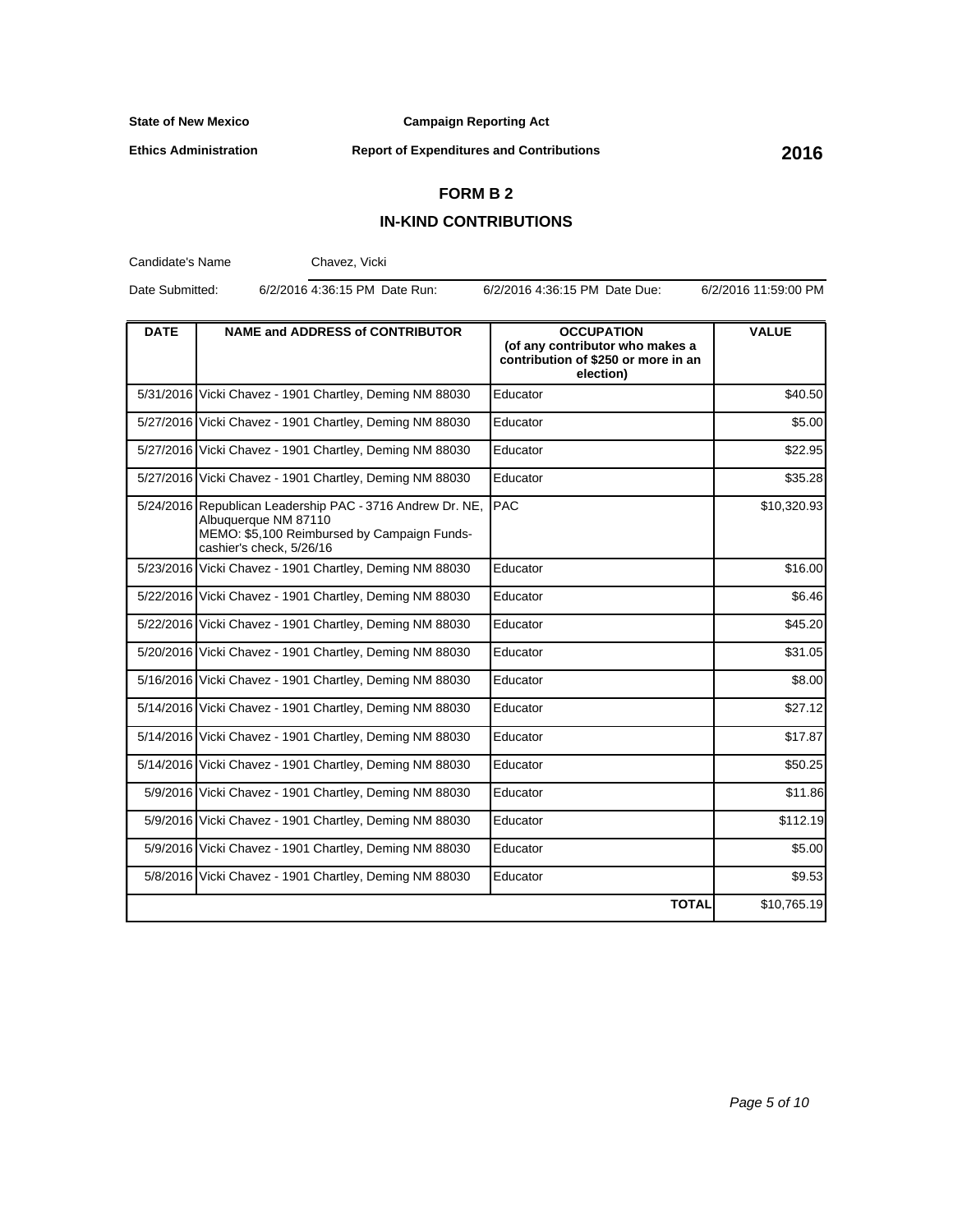**Campaign Reporting Act**

**Ethics Administration**

**Report of Expenditures and Contributions 2016**

# **FORM B 3**

## **LOAN CONTRIBUTIONS**

| Candidate's Name                    |  |  | Chavez, Vicki                 |                                     |              |                      |
|-------------------------------------|--|--|-------------------------------|-------------------------------------|--------------|----------------------|
| Date Submitted:                     |  |  | 6/2/2016 4:36:15 PM Date Run: | 6/2/2016 4:36:15 PM Date Due:       |              | 6/2/2016 11:59:00 PM |
| <b>DATE</b><br><b>TRANSFER DATE</b> |  |  |                               | <b>NAME and ADDRESS of CREDITOR</b> |              | <b>AMOUNT</b>        |
|                                     |  |  |                               |                                     | <b>TOTAL</b> |                      |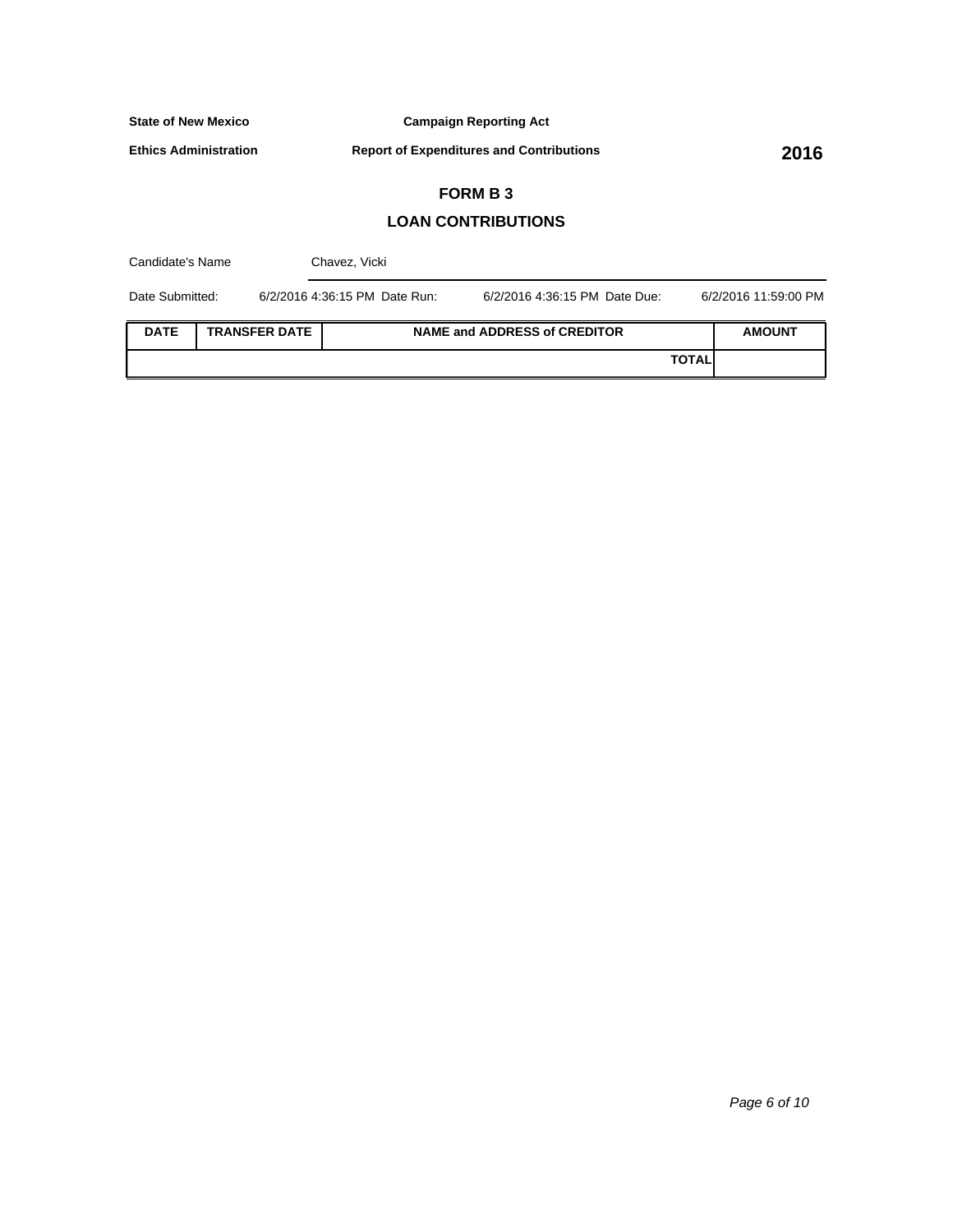**Campaign Reporting Act**

**Ethics Administration**

**Report of Expenditures and Contributions 2016**

# **FORM B 4**

## **LOANS FORGIVEN**

| Candidate's Name |  | Chavez, Vicki                 |                                     |                      |  |  |
|------------------|--|-------------------------------|-------------------------------------|----------------------|--|--|
| Date Submitted:  |  | 6/2/2016 4:36:15 PM Date Run: | 6/2/2016 4:36:15 PM Date Due:       | 6/2/2016 11:59:00 PM |  |  |
| <b>DATE</b>      |  |                               | <b>NAME and ADDRESS of CREDITOR</b> | <b>AMOUNT</b>        |  |  |
|                  |  |                               | <b>TOTAL</b>                        |                      |  |  |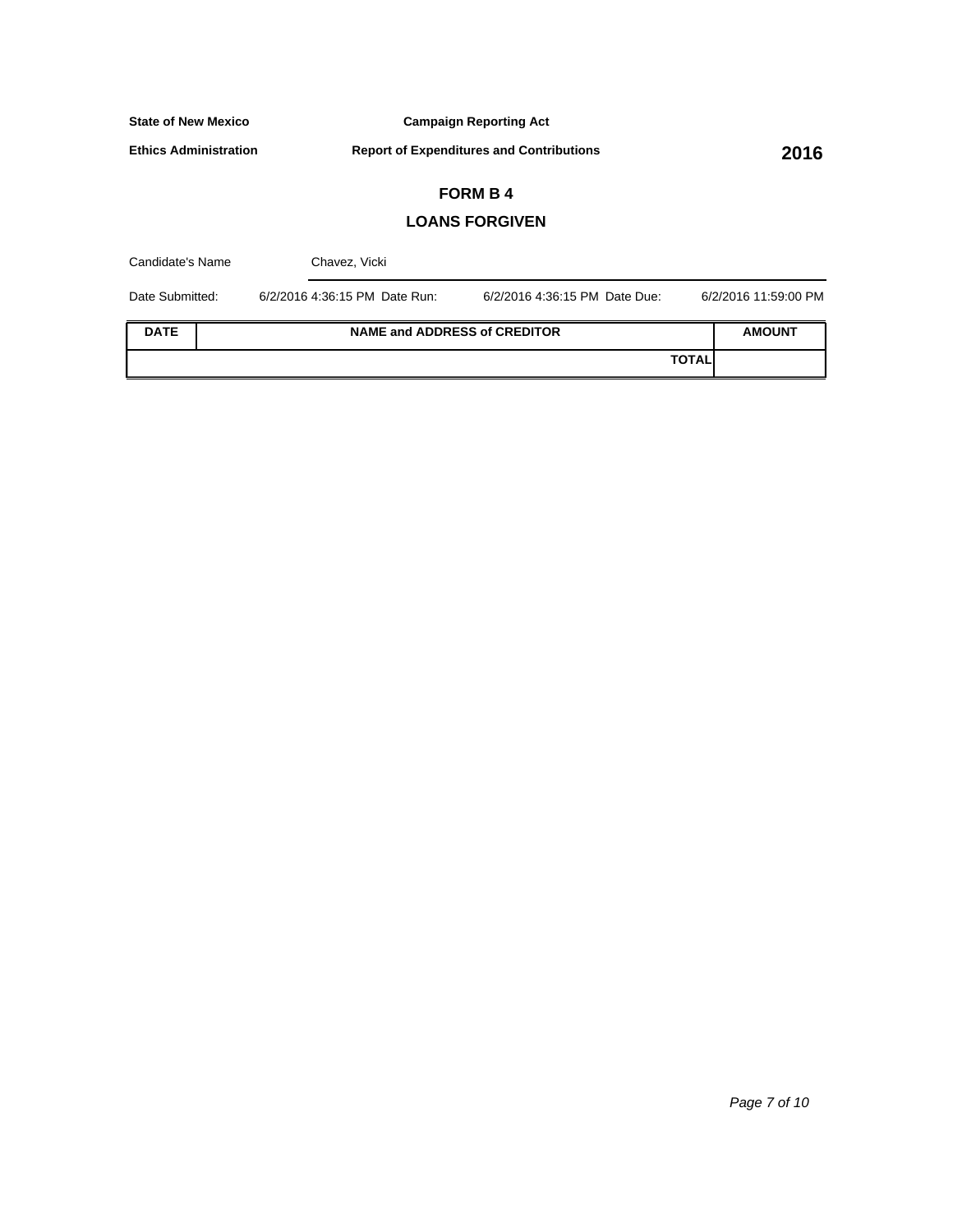**Campaign Reporting Act**

**Ethics Administration**

**Report of Expenditures and Contributions 2016**

# **FORM C**

#### **EXPENDITURES**

Candidate's Name

Chavez, Vicki

Date Submitted: 6/2/2016 4:36:15 PM Date Run: 6/2/2016 4:36:15 PM Date Due: 6/2/2016 11:59:00 PM

| <b>DATE</b> | <b>NAME and ADDRESS of PAYEE</b>                                                                   | <b>PURPOSE</b>                                        | <b>PRC Exp</b> | <b>AMOUNT</b> |
|-------------|----------------------------------------------------------------------------------------------------|-------------------------------------------------------|----------------|---------------|
|             |                                                                                                    |                                                       |                |               |
|             | 5/26/2016 Republican Leadership PAC - 3716 Andrew Dr. NE,<br>Albuquerque NM 87110                  | Reimburse Printing &<br>Mailing - Reported<br>In-Kind |                | \$5,100.00    |
|             | 5/25/2016 Up and Down Graphic - 707 N Mesa Road, Belen<br>NM 87002                                 | Signs 4x4                                             |                | \$395.34      |
|             | 5/24/2016 Vistaprint - 275 Wyman St., Waltham ME 02451<br><b>MEMO: American Express</b>            | car magnets                                           |                | \$299.98      |
|             | 5/24/2016 VictoryStore.com - 5200 SW 30th St, Davenport IA<br>52802<br>MEMO: PayPal                | Two Sided Yard<br>Signs                               |                | \$396.37      |
|             | 5/23/2016 US Post Office - 209 W Spruce, Deming NM 88030<br><b>MEMO: Stamps</b>                    | stamps                                                |                | \$196.00      |
|             | 5/20/2016 Vicki Chavez - 1901 Chartley, Deming NM 88030                                            | volunteer working<br>dinner                           |                | \$100.49      |
|             | 5/19/2016 On Message Inc. - 817 Slaters Lane, Alexandria VA<br>22314<br><b>MEMO: Wire Transfer</b> | Radio Ads                                             |                | \$5,025.00    |
|             | 5/18/2016 All Type - 6011 B Osuna Road NE, Albuquerque<br>NM 87109                                 | Mail Service                                          |                | \$659.56      |
|             | 5/13/2016 Above Average Grapihic Design - 202 E Walnut,<br>Deming NM 88030                         | Website Design                                        |                | \$1,000.00    |
|             | 5/13/2016 Above Average Grapihic Design - 202 E Walnut,<br>Deming NM 88030                         | Sign Banners                                          |                | \$250.00      |
|             | 5/11/2016 D F Trust - 521 W Pine, Deming NM 88030                                                  | <b>Bill board rental</b>                              |                | \$300.00      |
|             | 5/11/2016 J & J Printing, Inc - 1319 W Elm, Deming NM 88030 Note Cards                             |                                                       |                | \$95.14       |
|             |                                                                                                    | <b>TOTAL</b>                                          |                | \$13,817.88   |

Page 8 of 10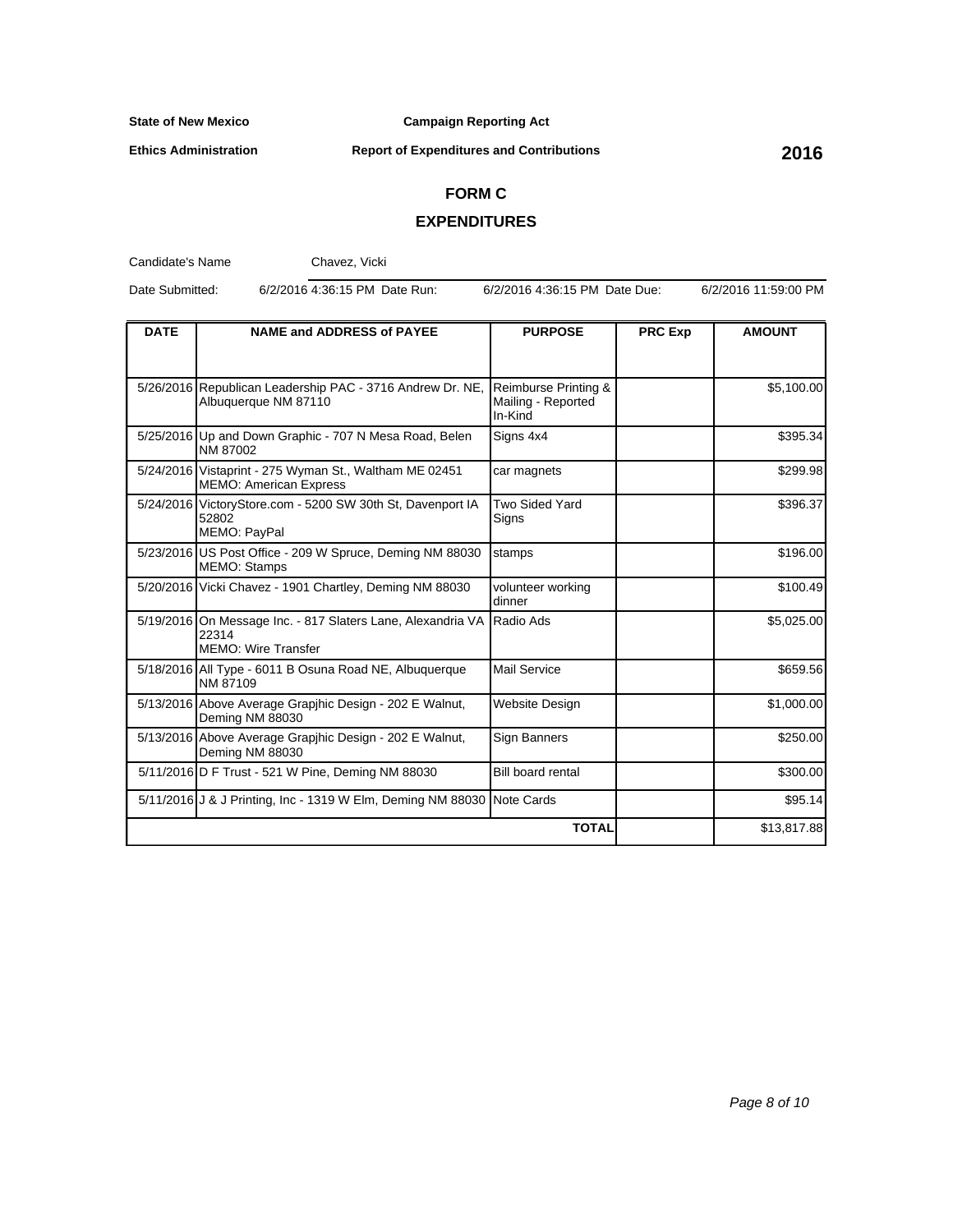**Campaign Reporting Act**

**Ethics Administration**

**Report of Expenditures and Contributions 2016**

# **FORM C 1**

## **LOAN REPAYMENTS**

| Candidate's Name |  | Chavez, Vicki                 |                               |              |                      |
|------------------|--|-------------------------------|-------------------------------|--------------|----------------------|
| Date Submitted:  |  | 6/2/2016 4:36:15 PM Date Run: | 6/2/2016 4:36:15 PM Date Due: |              | 6/2/2016 11:59:00 PM |
| <b>DATE</b>      |  | <b>NAME of CREDITOR</b>       |                               |              | <b>AMOUNT</b>        |
|                  |  |                               |                               | <b>TOTAL</b> |                      |